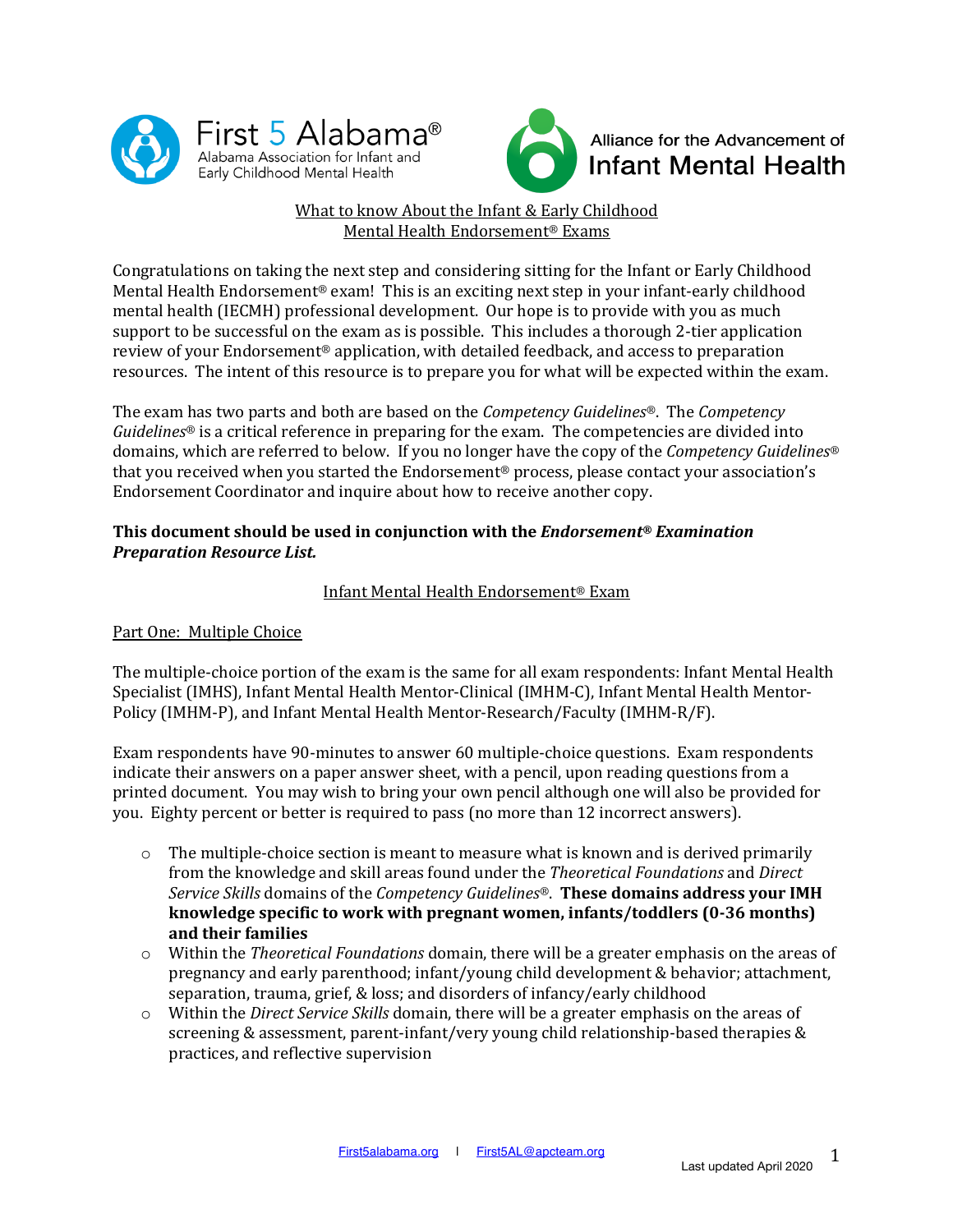- $\circ$  The multiple-choice questions will have a greater emphasis on direct service, however, there will be some questions related to reflective supervision/consultation, policy, ethical practice, service delivery systems and research
- $\circ$  Knowledge gained through course work, specialized in-service training, and self-study will be most useful in this section of the exam

#### Part Two: Vignettes/Scenarios

The vignettes/scenarios portion of the exam is different for exam respondents depending on category of Endorsement<sup>®</sup>. Endorsement<sup>®</sup> exam responses may differ from how one may respond to a clinical or licensing exam. The following information outlines what is expected for each category of Endorsement<sup>®</sup>.

### Infant Mental Health Specialist (IMHS)

Exam respondents for the IMHS exam have 90-minutes to respond to **two of three direct service vignettes** which must be answered from the perspective of an IMH specialist/practitioner. Both responses must be complete, and both must receive passing scores. Said another way, if a core concept is described in one response, respondents cannot assume that the concept is "covered." Critical IMH principles should be apparent in responses to both vignettes.

While all of the knowledge and skill areas of the *Competency Guidelines*<sup>®</sup> are important, the ones under the *Reflection*, *Thinking*, and *Working with Others* domains are especially important to qualitative section for IMHS respondents. Knowledge and skills gained through reflective supervision/consultation  $(RS/C)$  about direct service experiences with pregnant women, infants/toddlers (0-36 months) and their families will be most useful in this section of the exam

The vignettes are available as a hard copy and on a flash drive as a Word document. The flash drive is inserted into a computer and responses are typed directly into the Word document, saved, and printed. Prior to the start of the 90-minutes, you have 15-minutes to read the hard copy of the vignettes and take notes on the hard copy. You may wish to bring a highlighter for this.

- $\circ$  This section of the exam is meant to measure how your knowledge of IMH principles and concepts is applied into practice and for you to demonstrate a reflective, relationship-based approach specific to work with infants/toddlers  $(0-36 \text{ months})$  and their families. It is not meant to measure fidelity to a particular model or treatment modality. It is meant to capture the "how you are" part of IMH practice, as being just as important as "what you do." This requires responses from an IMH perspective that includes the application of parentinfant/young child relationship-based therapies and practices
- $\circ$  Responses should explore past and present issues related to attachment, separation, trauma and unresolved losses as they affect the development, behavior and care of the infant/young child
- o Responses should consider all of the relationships presented in the vignettes, including consideration of parallel process
- $\circ$  Responses should include use of self
- $\circ$  Responses should indicate attention to and exploration of the role of race and culture in the lives of all people in the vignettes
- $\circ$  Responses should indicate the capacity to articulate a reasonable number of hypotheses
- $\circ$  Responses should attend to and explore issues surrounding safety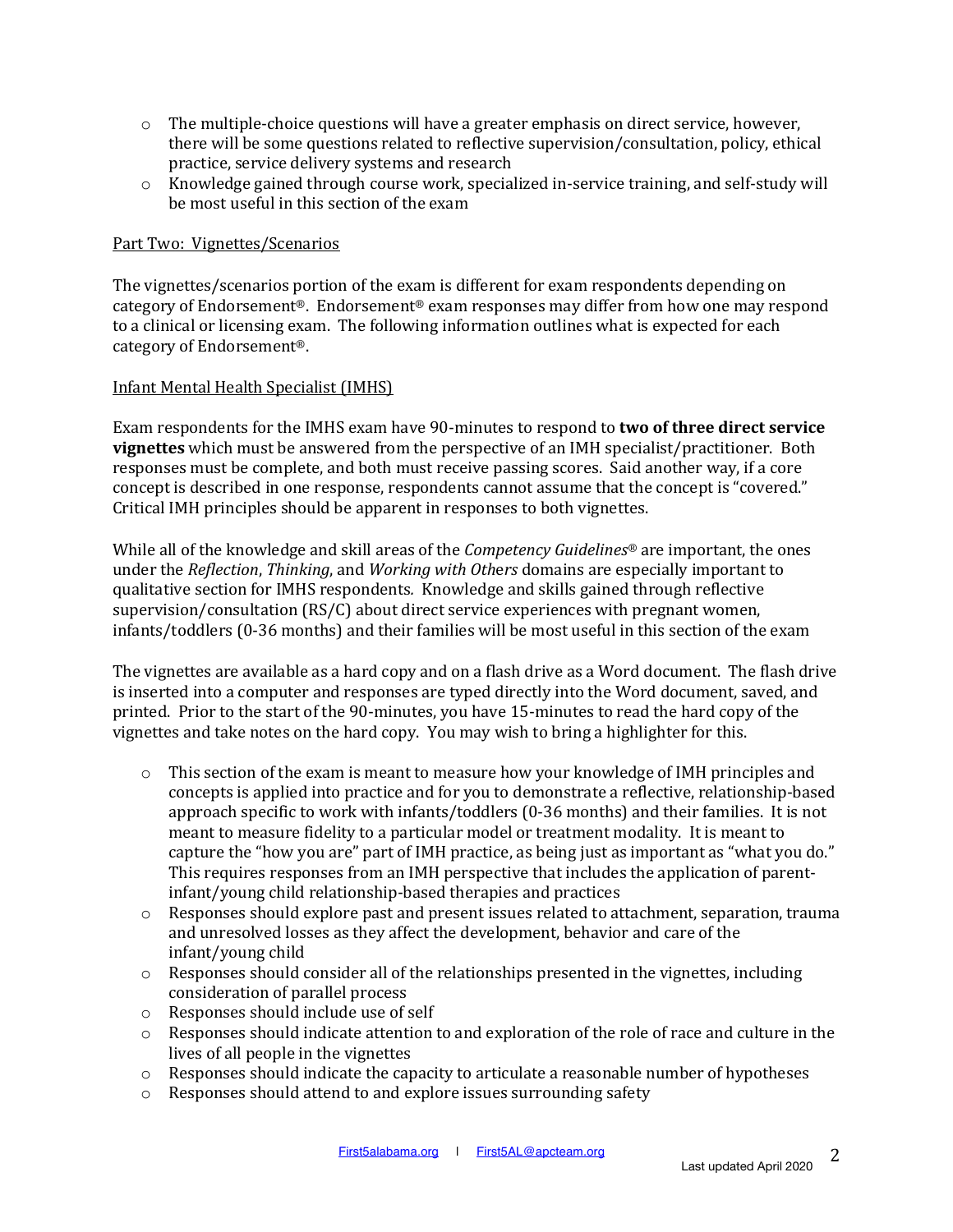$\circ$  You will be asked to respond to the same four questions after each of the direct service vignettes. The questions will ask you to share your responses about the possible experiences of the people in vignettes, in addition to your own understanding, reactions, questions, and thoughts. It will be important for you to keep in mind what you don't know yet

### Infant Mental Health Mentor-Clinical (IMHM-C)

Exam respondents for the IMHM-C exam have 90-minutes to respond to **one of two** direct service vignettes which must be answered from the perspective of an IMH specialist/practitioner and **one vignette** about the provision of RS/C which must be answered from the perspective of a reflective supervisor/consultant. Both responses must be complete, and both must receive passing scores. Said another way, if a core concept is described in one response, respondents cannot assume that the concept is "covered." Critical IMH principles should be apparent in responses to both vignettes. What follows is what is anticipated for the vignette response about the provision of  $RS/C$ . To review what is expected for response on the direct service vignette, see above within the Infant Mental Health Specialist section.

While all of the knowledge and skill areas of the *Competency Guidelines*<sup>®</sup> are important, the ones under the *Reflection*, *Thinking*, and *Working with Others* domains are especially important to the qualitative section for IMHM-C exam respondents. Knowledge and skills gained through RS/C about direct service experiences with pregnant women, infants/toddlers (0-36 months) and their families **and** about the RS/C provided to others will be most useful in this section of the exam.

The vignettes are available as a hard copy and on a flash drive as a Word document. The flash drive is inserted into a computer and responses are typed directly into the Word document, saved, and printed. Prior to the start of the 90-minutes, you will have 15-minutes to read the hard copy of the vignettes and take notes on the hard copy. You may wish to bring a highlighter for this.

- $\circ$  This section of the exam is meant to measure how your knowledge of IMH principles and concepts is applied into practice ("ways of being") and for you to demonstrate a reflective, relationship-based approach specific to work with infants/toddlers (0-36 months), their families, and the reflective supervision/consultation you provide to others. It is not meant to measure fidelity to a particular model or treatment modality. It is meant to capture the "how you are" part of IMH practice, as being just as important as "what you do." This requires responses from an IMH perspective that includes the application of parentinfant/young child relationship-based therapies and practices as well as the Best Practice Guidelines for Reflective Supervision/Consultation
- $\circ$  Responses should consider all of the relationships presented in the vignettes, including consideration of parallel process
- $\circ$  Responses should include use of self
- o Responses should indicate attention to and exploration of the role of race and culture in the lives of all people in the vignettes
- $\circ$  Responses should indicate the capacity to articulate a reasonable number of hypotheses
- $\circ$  You will be asked to respond to four questions after each of the vignettes. The questions will vary slightly for the direct service and reflective supervision vignettes. The questions will ask you to share your responses about the possible experiences of the people in vignettes, in addition to your own understanding, reactions, questions, and thoughts. It will be important for you to keep in mind what you don't know yet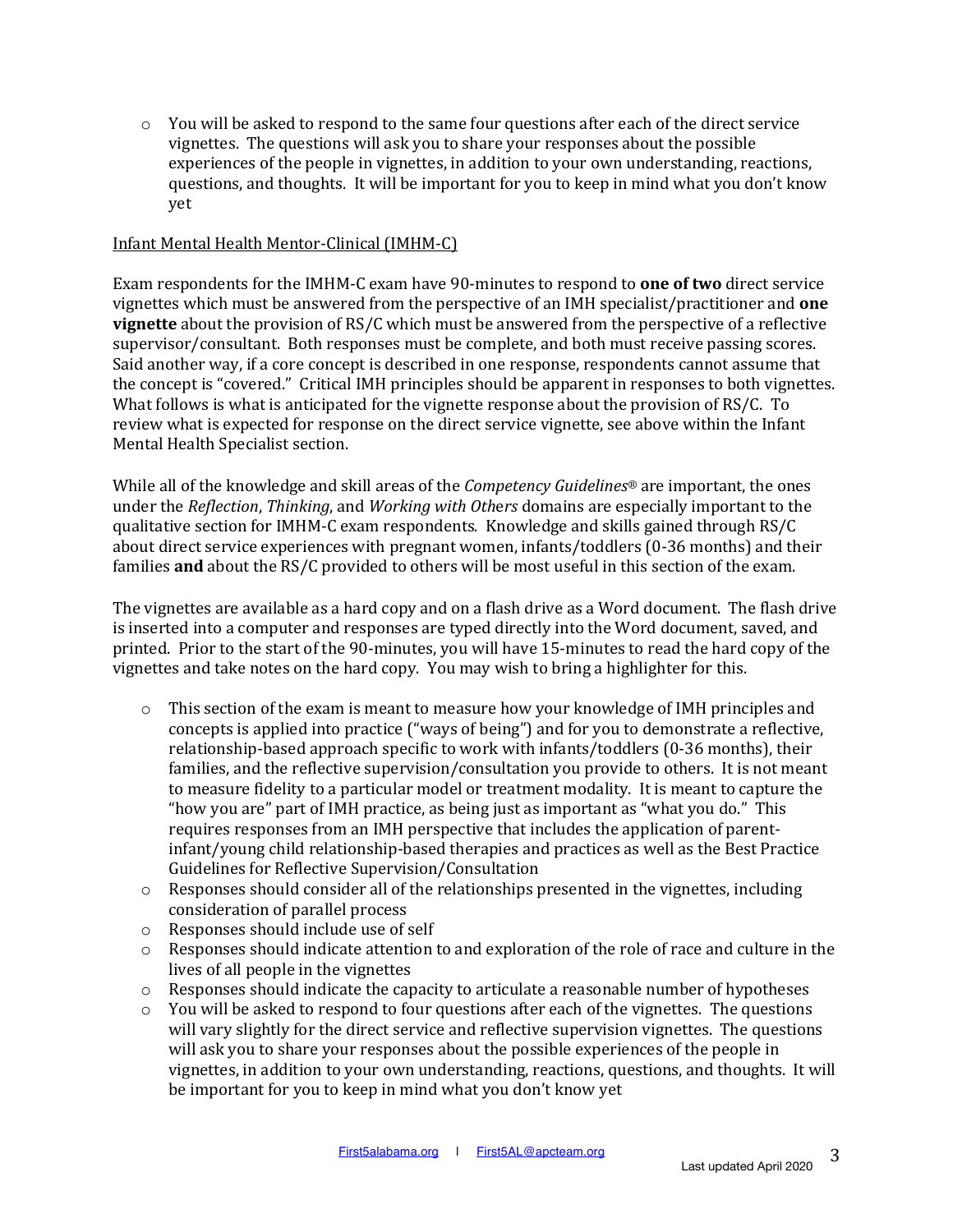### Infant Mental Health Mentor - Policy (IMHM-P)

Exam respondents for the IMHM-P exam will have 90-minutes to respond to one scenario.

The scenario is available as a hard copy and on a flash drive as a Word document. The flash drive is inserted into a computer and responses are typed directly into the Word document, saved, and printed. Prior to the start of the 90-minutes, you will have 15-minutes to read the hard copy of the scenario and take notes on the hard copy. You may wish to bring a highlighter for this.

- $\circ$  This section of the exam is meant to measure your knowledge of policy priorities related to IMH principles and practices and how you apply this knowledge into your own program development/administration and/or advocacy efforts
- $\circ$  Respondents are expected to identify policy issues relevant to IMH and demonstrate ability to develop appropriate strategies to address them
- $\circ$  While all of the knowledge and skill areas are important, those under the *Administration* domain will be the primary focus of the qualitative section for IMHM-P exam respondents
- $\circ$  The review of the response will take into consideration the relevance of the approaches and/or methods offered to address a problem, as well as the respondent's attention to IMH concerns

#### Infant Mental Health Mentor - Research/Faculty (IMHM-R/F)

Exam respondents for the IMHM-R/F exam will have  $90$ -minutes to respond to one of two scenarios related to teaching or research.

The scenarios are available as a hard copy and on a flash drive as a Word document. The flash drive is inserted into a computer and responses are typed directly into the Word document, saved, and printed. Prior to the start of the 90-minutes, you will have 15-minutes to read the hard copy of the scenarios and take notes on the hard copy. You may wish to bring a highlighter for this.

- $\circ$  This section of the exam is meant to measure your knowledge of research related to IMH principles and practices and how you apply this knowledge into your own research/evaluation OR teaching in higher education settings
- $\circ$  One scenario will be related to the role of teaching in the field of IMH and includes prompts to which you will respond, should you choose this scenario
- $\circ$  One scenario will be related to conducting research within the field of IMH and includes prompts to which you will respond, should you choose this scenario
- $\circ$  While all of the knowledge and skill areas are important, the ones under the Research & Evaluation domain will be the primary focus of the qualitative section for  $IMHM-R/F$  exam respondents
- $\circ$  Respondents should expect to offer up-to-date citations and evidence specific to IMH for the approaches used in their responses
- $\circ$  The review of the response will take into consideration the relevance of the research cited as well as the respondent's attention to IMH concerns

## Early Childhood Mental Health Endorsement<sup>®</sup> Exam

#### Part One: Multiple Choice

The multiple-choice portion of the exam is the same for all exam respondents: Early Childhood Mental Health Specialist (ECMHS), Early Childhood Mental Health Mentor-Clinical (ECMHM-C),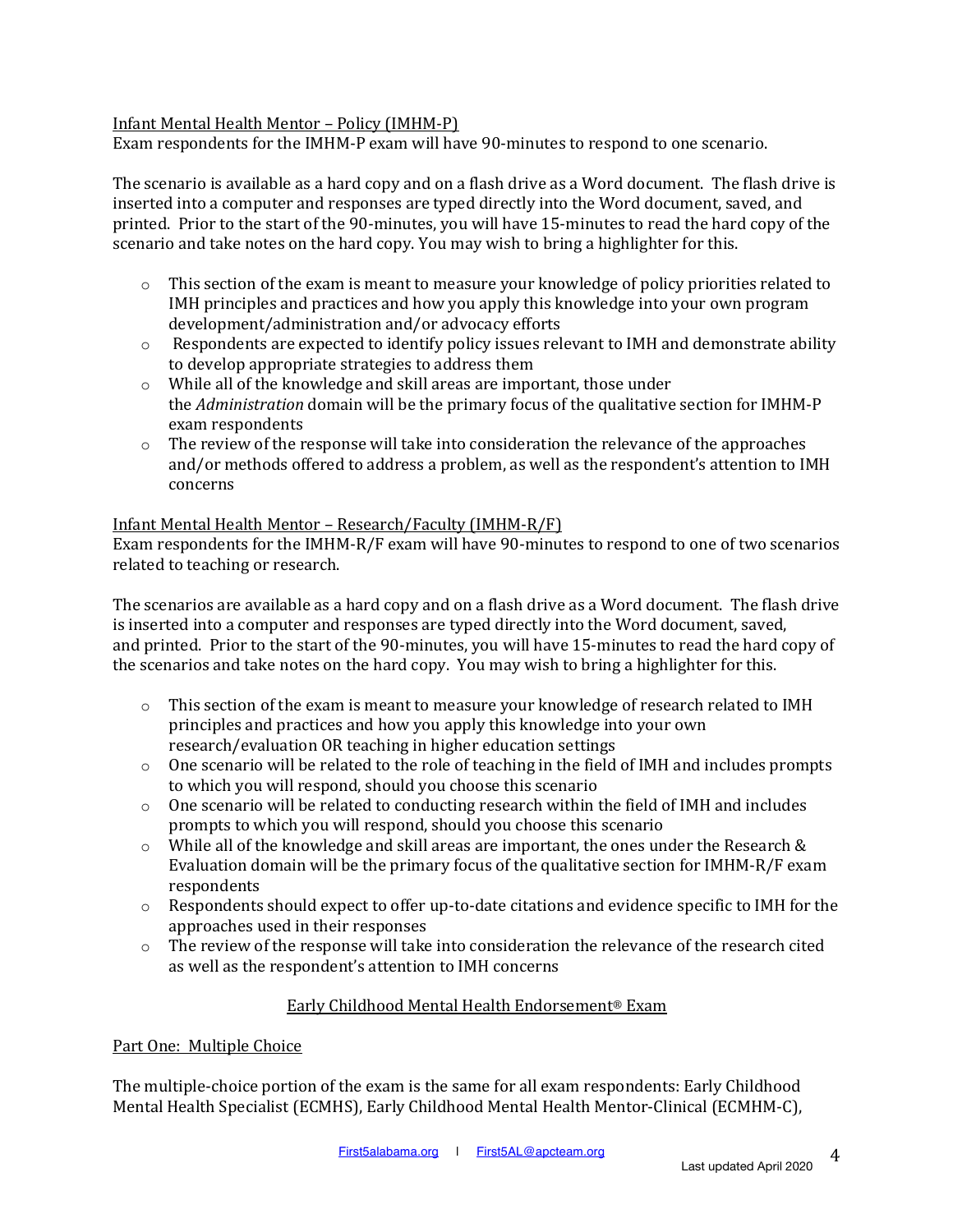Early Childhood Mental Health Mentor-Policy (ECMHM-P), and Early Childhood Mental Health Mentor-Research/Faculty (ECMHM-R/F).

Exam respondents have 90-minutes to answer 60 multiple-choice questions. Exam respondents indicate their answers on a paper answer sheet, with a pencil, upon reading questions from a printed document. You may wish to bring your own pencil although one will also be provided for you. Eighty percent or better is required to pass (no more than 12 incorrect answers).

- $\circ$  The multiple-choice section is meant to measure what is known and is derived primarily from the knowledge and skill areas found under the *Theoretical Foundations* and *Direct Service Skills* domains of the *Competency Guidelines*<sup>®</sup>. **These domains address your IECMH** knowledge specific to work with pregnant women, infants, toddlers, young **children (0 to up to 6-years old) and their families**
- o Within the *Theoretical Foundations* domain, there will be a greater emphasis on the areas of pregnancy and early parenthood; infant/young child development & behavior; attachment, separation, trauma, grief, & loss; and disorders of infancy/early childhood
- o Within the *Direct Service Skills* domain, there will be a greater emphasis on the areas of screening & assessment, parent-infant/very young child relationship-based therapies & practices, and reflective supervision
- $\circ$  The multiple-choice questions will have a greater emphasis on direct service, however, there will be some questions related to reflective supervision/consultation, policy, ethical practice, service delivery systems and research
- $\circ$  Knowledge gained through course work, specialized in-service training, and self-study will be most useful in this section of the exam

### Part Two: Vignettes/Scenarios

The vignettes/scenarios portion of the exam is different for exam respondents depending on category of Endorsement<sup>®</sup>. Endorsement<sup>®</sup> exam responses may differ from how one may respond to a clinical or licensing exam. The following information outlines what is expected for each category of Endorsement<sup>®</sup>.

#### Early Childhood Mental Health Specialist (ECMHS)

Exam respondents for the ECMHS exam have 90-minutes to respond to **two of three direct service vignettes** which must be answered from the perspective of an IECMH specialist/practitioner. Both responses must be complete, and both must receive passing scores. Said another way, if a core concept is described in one response, respondents cannot assume that the concept is "covered." Critical IMH principles should be apparent in responses to both vignettes.

While all of the knowledge and skill areas of the *Competency Guidelines*<sup>®</sup> are important, the ones under the *Reflection*, *Thinking*, and *Working with Others* domains are especially important to qualitative section for ECMHS respondents. Knowledge and skills gained through reflective supervision/consultation (RS/C) about direct service experiences with children aged 3 up to 6years and their families will be most useful in this section of the exam.

The vignettes are available as a hard copy and on a flash drive as a Word document. The flash drive is inserted into a computer and responses are typed directly into the Word document, saved, and printed. Prior to the start of the 90-minutes, you have 15-minutes to read the hard copy of the vignettes and take notes on the hard copy. You may wish to bring a highlighter for this.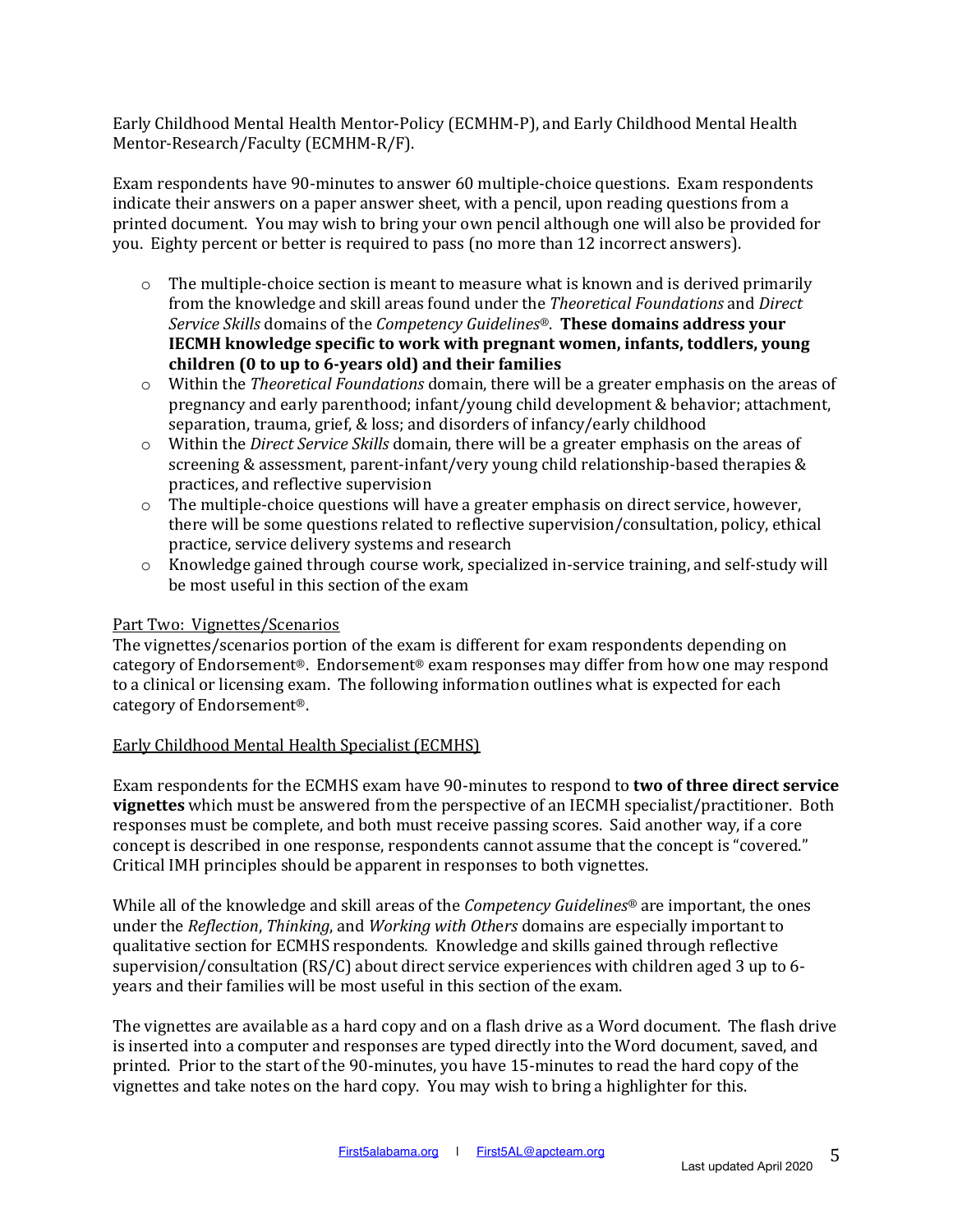- $\circ$  This section of the exam is meant to measure how your knowledge of IECMH principles and concepts is applied into practice and for you to demonstrate a reflective, relationship-based approach specific to work with children (3 up to 6-years old) and their families. It is not meant to measure fidelity to a particular model or treatment modality. It is meant to capture the "how you are" part of IECMH practice, as being just as important as "what you do." This requires responses from an IECMH perspective that includes the application of parent-infant/young child relationship-based therapies and practices
- $\circ$  Responses should explore past and present issues related to attachment, separation, trauma and unresolved losses as they affect the development, behavior and care of the child
- $\circ$  Responses should consider all of the relationships presented in the vignettes, including consideration of parallel process
- $\circ$  Responses should include use of self
- $\circ$  Responses should indicate attention to and exploration of the role of race and culture in the lives of all people in the vignettes
- $\circ$  Responses should indicate the capacity to articulate a reasonable number of hypotheses
- $\circ$  Responses should attend to and explore issues surrounding safety
- $\circ$  You will be asked to respond to the same four questions after each of the direct service vignettes. The questions will ask you to share your responses about the possible experiences of the people in vignettes, in addition to your own understanding, reactions, questions, and thoughts. It will be important for you to keep in mind what you don't know yet

### Early Childhood Mental Health Mentor-Clinical (ECMHM-C)

Exam respondents for the ECMHM-C exam have 90-minutes to respond to **one of two** direct service vignettes which must be answered from the perspective of an IECMH specialist/practitioner and **one vignette** about the provision of RS/C which must be answered from the perspective of a reflective supervisor/consultant. Both responses must be complete, and both must receive passing scores. Said another way, if a core concept is described in one response, respondents cannot assume that the concept is "covered." Critical IECMH principles should be apparent in responses to both vignettes. What follows is what is anticipated for the vignette response about the provision of RS/C. To review what is expected for response on the direct service vignette, see above within the Early Childhood Mental Health Specialist section.

While all of the knowledge and skill areas of the *Competency Guidelines*<sup>®</sup> are important, the ones under the *Reflection*, *Thinking*, and *Working with Others* domains are especially important to the qualitative section for ECMHM-C exam respondents. Knowledge and skills gained through RS/C about direct service experiences with children (3 up to 6-years old) and their families **and** about the RS/C provided to others will be most useful in this section of the exam.

The vignettes are available as a hard copy and on a flash drive as a Word document. The flash drive is inserted into a computer and responses are typed directly into the Word document, saved, and printed. Prior to the start of the 90-minutes, you will have 15-minutes to read the hard copy of the vignettes and take notes on the hard copy. You may wish to bring a highlighter for this.

 $\circ$  This section of the exam is meant to measure how your knowledge of IECMH principles and concepts is applied into practice ("ways of being") and for you to demonstrate a reflective, relationship-based approach specific to work with children  $(3$  up to 6-years old), their families, and the reflective supervision/consultation you provide to others. It is not meant to measure fidelity to a particular model or treatment modality. It is meant to capture the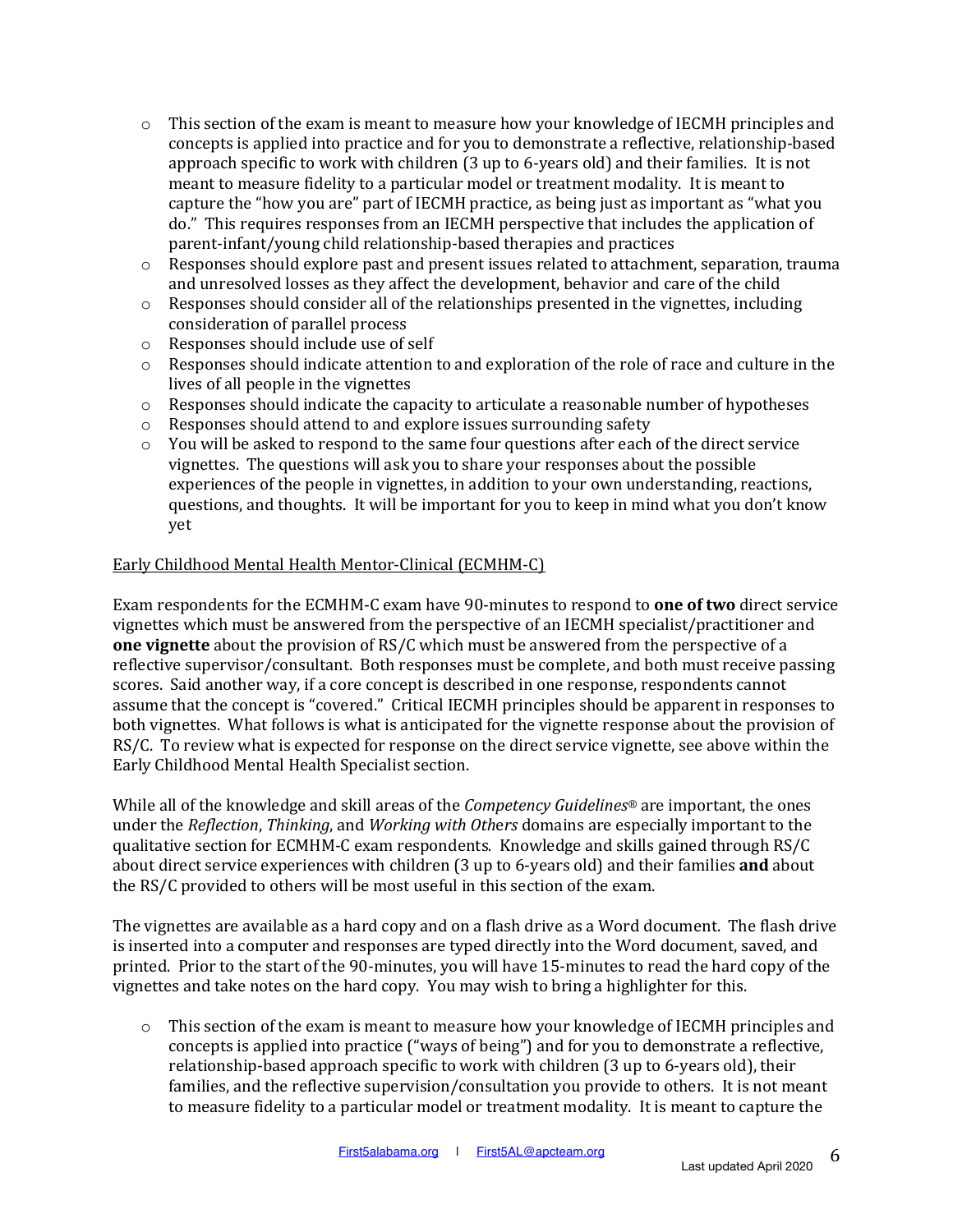"how you are" part of IECMH practice, as being just as important as "what you do." This requires responses from an IECMH perspective that includes the application of parentinfant/voung child relationship-based therapies and practices as well as the Best Practice Guidelines for Reflective Supervision/Consultation

- $\circ$  Responses should consider all of the relationships presented in the vignettes, including consideration of parallel process
- $\circ$  Responses should include use of self
- $\circ$  Responses should indicate attention to and exploration of the role of race and culture in the lives of all people in the vignettes
- $\circ$  Responses should indicate the capacity to articulate a reasonable number of hypotheses
- $\circ$  You will be asked to respond to four questions after each of the vignettes. The questions will vary slightly for the direct service and reflective supervision vignettes. The questions will ask you to share your responses about the possible experiences of the people in vignettes, in addition to your own understanding, reactions, questions, and thoughts. It will be important for you to keep in mind what you don't know yet

### Early Childhood Mental Health Mentor - Policy (ECMHM-P)

Exam respondents for the ECMHM-P exam will have 90-minutes to respond to one scenario.

The scenario is available as a hard copy and on a flash drive as a Word document. The flash drive is inserted into a computer and responses are typed directly into the Word document, saved, and printed. Prior to the start of the 90-minutes, you will have 15-minutes to read the hard copy of the scenario and take notes on the hard copy. You may wish to bring a highlighter for this.

- This section of the exam is meant to measure your knowledge of policy priorities related to IECMH principles and practices and how you apply this knowledge into your own program development/administration and/or advocacy efforts
- Respondents are expected to identify policy issues relevant to IECMH and demonstrate ability to develop appropriate strategies to address them
- While all of the knowledge and skill areas are important, those under the *Administration* domain will be the primary focus of the qualitative section for ECMHM-P exam respondents
- The review of the response will take into consideration the relevance of the approaches and/or methods offered to address a problem, as well as the respondent's attention to IECMH concerns

## Early Childhood Mental Health Mentor - Research/Faculty (ECMHM-R/F)

Exam respondents for the ECMHM-R/F exam will have 90-minutes to respond to one of two scenarios related to teaching or research.

The scenarios are available as a hard copy and on a flash drive as a Word document. The flash drive is inserted into a computer and responses are typed directly into the Word document, saved, and printed. Prior to the start of the 90-minutes, you will have 15-minutes to read the hard copy of the scenarios and take notes on the hard copy. You may wish to bring a highlighter for this.

- $\circ$  This section of the exam is meant to measure your knowledge of research related to IECMH principles and practices and how you apply this knowledge into your own research/evaluation OR teaching in higher education settings
- $\circ$  One scenario will be related to the role of teaching in the field of IECMH and includes prompts to which you will respond, should you choose this scenario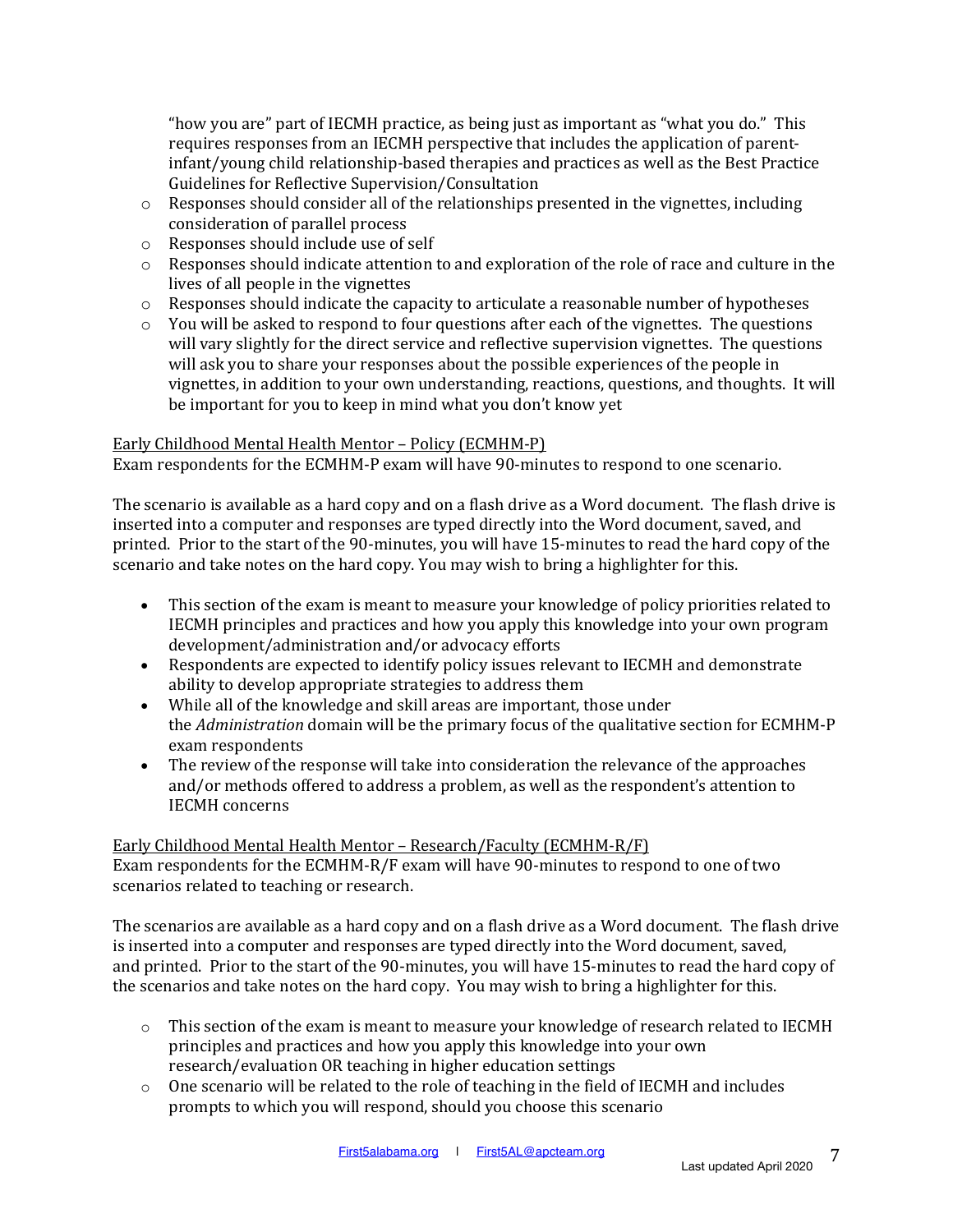- $\circ$  One scenario will be related to conducting research within the field of IECMH and includes prompts to which you will respond, should you choose this scenario
- $\circ$  While all of the knowledge and skill areas are important, the ones under the Research & Evaluation domain will be the primary focus of the qualitative section for  $ECMHM-R/F$  exam respondents
- $\circ$  Respondents should expect to offer up-to-date citations and evidence specific to IECMH for the approaches used in their responses
- $\circ$  The review of the response will take into consideration the relevance of the research cited as well as the respondent's attention to IECMH concerns

### **Preparation**

*Please do not feel as though you need to wait to begin studying for the exam until you receive the* results of your application review. We encourage you to begin studying as soon as you decide that you *hope to sit for an upcoming exam.* 

Self-Reflection & Study: Refer back to the *Getting Started Guide* (hard copy), the Competencies tab of your EASy application, and/or feedback received about your application review to identify areas where you may find additional study to be useful. In addition to the selection of readings from the *Endorsement<sup>®</sup> Exam Preparation Resource List,* you are encouraged to review the notes, slides, and materials from the specialized in-service trainings in which you have participated. When considering the trainings you have attended, it is important to note that training series that occur over time and include opportunities for reflective discussion offer better preparation for the qualitative section of the exam than "one and done" training sessions.

One's disciplinary background may also provide guidance. For example, applicants who come from a background that emphasizes development may find they require more studying related to mental health competencies like *attachment, trauma, grief and loss, mental and behavioral disorders in adults, supportive counseling, intervention/treatment planning, etc.* While those from a mental health background may need more studying in areas such as *infant/very young child development & behavior, developmental quidance,* typically developing *attachment*, etc.

You are encouraged to find study partners in your geographic area to support you during your studies and reflection on your work.

Guidance from provider(s) of  $RS/C$  for IMHS/ECMHS and IMHM-C/ECMHM-C: You are encouraged to engage your provider of RS/C in conversations about your professional journey, capacity for reflection, and understanding of parallel process all in relation to readiness for the exam. The reference rating form can be used to solicit feedback related to knowledge and skill areas of the *Competency Guidelines®.* PDF versions of the IMH-E® reference rating items can be found at https://www.allianceaimh.org/endorsement-requirements-guidelines. PDF versions of the ECMH- $E<sup>®</sup>$  reference rating items can be found at https://www.allianceaimh.org/early-childhood-mentalhealth-requirementsguidelines. If gaps in knowledge or skill areas are identified, you will want to study those areas first. If your provider of RS/C expresses reservations related to your capacity to apply IECMH principles into practice, you are encouraged to continue with RS/C and on-going assessment of the skills in the domains of *Reflection, Thinking,* and *Working with Others.* 

Accommodations for the Examination: If an Applicant for Endorsement<sup>®</sup> at either IMHS/ECMHS or IMHM/ECMHM would like an accommodation for either part of the examination, they must submit a written request to the Endorsement Coordinator no later than 21 days (3 weeks) before the